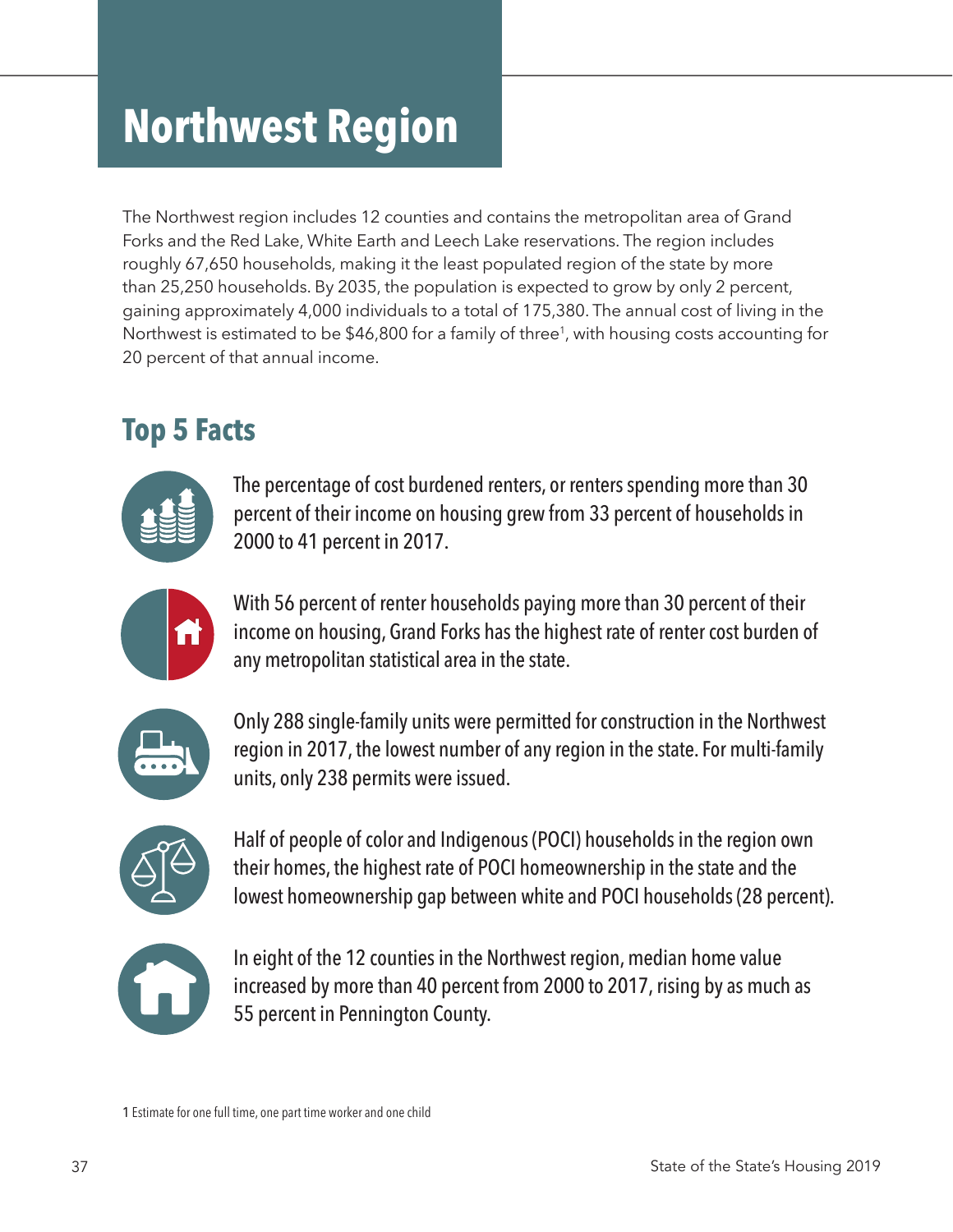### Northwest Spotlight: Jail Diversion Pilot Project spurs critical development

It's 2013. You live in Bemidji and you're experiencing a mental health crisis. The nearest facility equipped to provide the support you need is 82 miles away. Without access to resources, your crisis — not a crime — leads you to incarceration.

Too many residents of Minnesota's Northwest region have experienced this reality.

In 2015, a medical service provider to Beltrami County Jail, located in Bemidji, estimated that 70 percent of inmates had a mental health diagnosis. With a lack of appropriate services in the area, many people in crisis were ending up in jail.\*

The region's Native communities were feeling the most severe impacts. At the time of the project, Native residents comprised approximately 37 percent of the homeless population in Beltrami County and more than 57 percent of the people in the Beltrami County Jail. But only 20 percent of people in Beltrami County identified as Native.

In 2016, community leaders formed the Jail Diversion Pilot Project in Beltrami County. The project included representatives from social service providers, hospitals, tribes, housing, corrections, and more.

The team identified a criticalneed for housing with services, explained participant Mary Thompson of Headwaters Regional Development Commission (HRDC). "Often, people experiencing mental health issues don't have anywhere else to go, and they end up in jail or the emergency room," Thompson said. "These places aren't equipped to provide the services people need when they're in crisis."

The project shaped the trajectory of future housing development in the region, including the efforts of HRDC. "Now, we're trying to find creative ways to solve the issues we uncovered during this process," Thompson said. "Conifer Villas in particular is a direct response to that."

Conifer Villas will provide 32 units of supportive housing for individuals experiencing mental health issues. HRDC completed a similar project in 2012 and it filled as soon as it opened. With nearly 100 individuals on the waiting list, the complex had only scratched the surface of the region's deep need for supportive housing. Thompson says HRDC is already planning a third supportive housing complex.

Mary Ringhand, another project participant, sees the region's pressing need for housing with services firsthand as Chief Judge for the Red Lake Tribal Court. "When someone with a mental illness has been in jail for a long time, we reach out to mental health service staff to find out why," Ringhand explained. "They often tell us it's because there isn't housing available for that person."

Ringhand wants to see more culturallycentered housing opportunities and programs to ensure Native community members can heal. An example is Oshki Manidoo in Bemidji. "Many of our tribal nations are in need of healing because of what's gone on, and our people know how to heal each other," Ringhand said.

A lack of access to housing with services can create negative impacts that ripple across generations. Beltrami County Administrator Kay Mack points out that stable housing for a parent can help prevent traumatic stressors for children. "Any efforts we can put into addressing stable housing are efforts and dollars well spent," Mack said.

\*Statistics for this piece from a January 2018 Legislative Report by the MN Dept. of Human Services to the Legislature.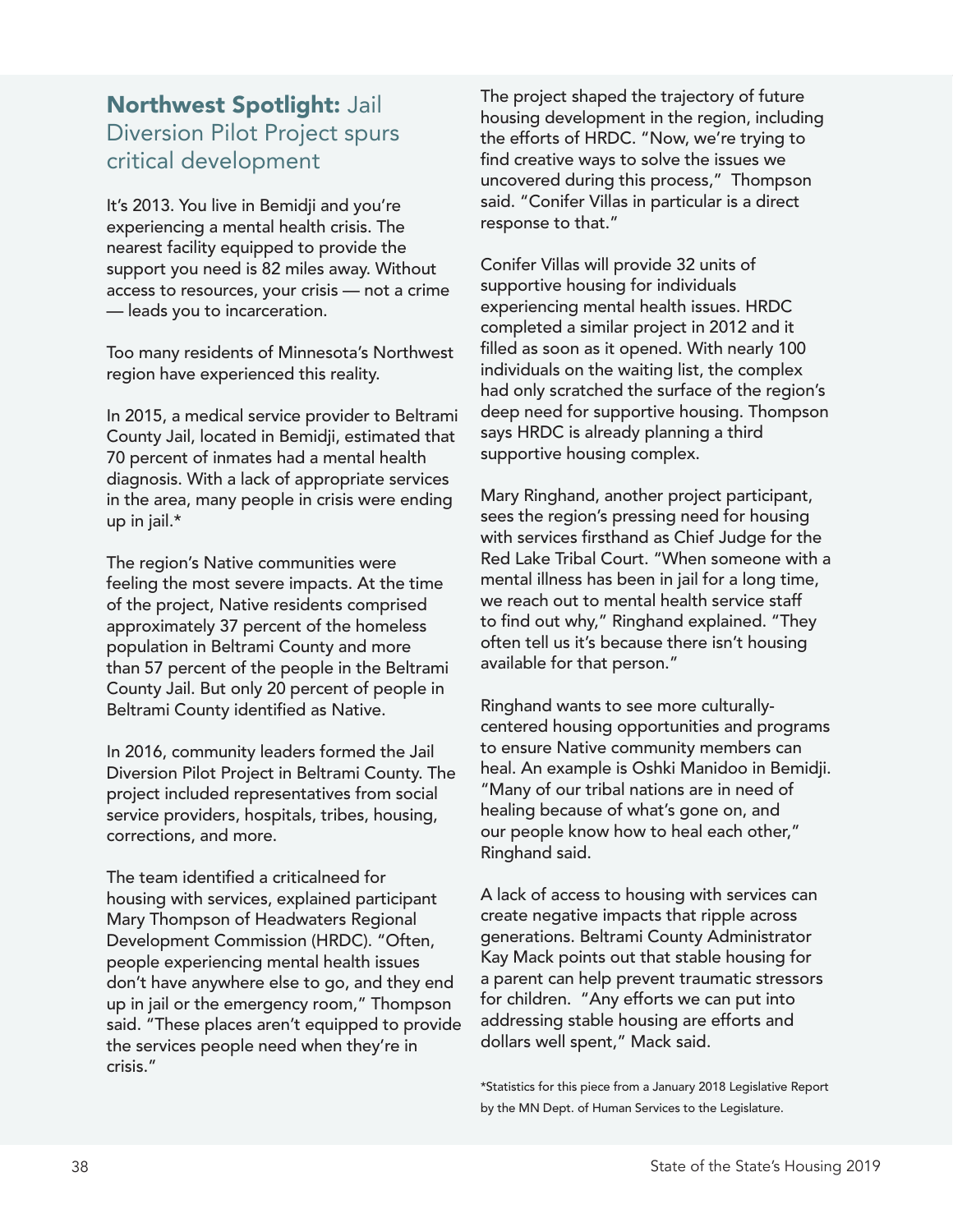# **NORTHWEST REGION**

## Rental Housing

The Northwest region contains 16,700 renter households, constituting the smallest renter population of any region in the state. Renters make up a quarter of the total households, with 53 percent residing in Beltrami County (which includes the city of Bemidji) or Polk County (which spans the Minnesota side of the Grand Forks Metropolitan Statistical Area).

Since 2000, change in renter median income varied significantly across the region. While Lake of the Woods County has seen a steep rise in renter income, growing by 31 percent (the second largest gain in the state), the majority of counties saw a decline in income. In particular, Mahnomen County renter income declined by 30 percent over that same time period, ranking second to worst in the state for loss in annual earned income.

Median rent remains modest in most counties in the region; five counties in the region are among the 10 counties with the lowest rent in the state. Red Lake County has the lowest median gross rent of any county at \$495 in 2017.



While Lake of the Wood County saw the second largest increase in median renter income of any county in the state from 2000 to 2017, Mahnomen County saw the



#### COUNTIES: Beltrami, Clearwater, Hubbard, Kittson, Lake of the Woods, Mahnomen, Marshall, Norman, Pennington, Polk, Red Lake, Roseau

The percentage of cost-burdened renters, or renters spending more than 30 percent of their income on housing, grew from 33 percent of households in 2000 to 41 percent in 2017. In the region there are approximately 5,330 extremely low-income renter households that earn less than 30 percent of area median income.

| <b>COUNTY</b>           | <b>2017 Median Rent</b> |
|-------------------------|-------------------------|
| <b>Red Lake County</b>  | \$495                   |
| Wilkin County           | \$496                   |
| <b>Big Stone County</b> | \$498                   |
| <b>Kittson County</b>   | \$554                   |
| <b>Norman County</b>    | \$555                   |
| Lac qui Parle County    | \$560                   |
| <b>Marshall County</b>  | \$565                   |
| <b>Mahnomen County</b>  | \$567                   |
| <b>Grant County</b>     | \$580                   |
| <b>Faribault County</b> | \$585                   |

second largest decline.of any county statewide.<br>Second largest decline.of any county statewide. region, with five among the 10 with the lowest rents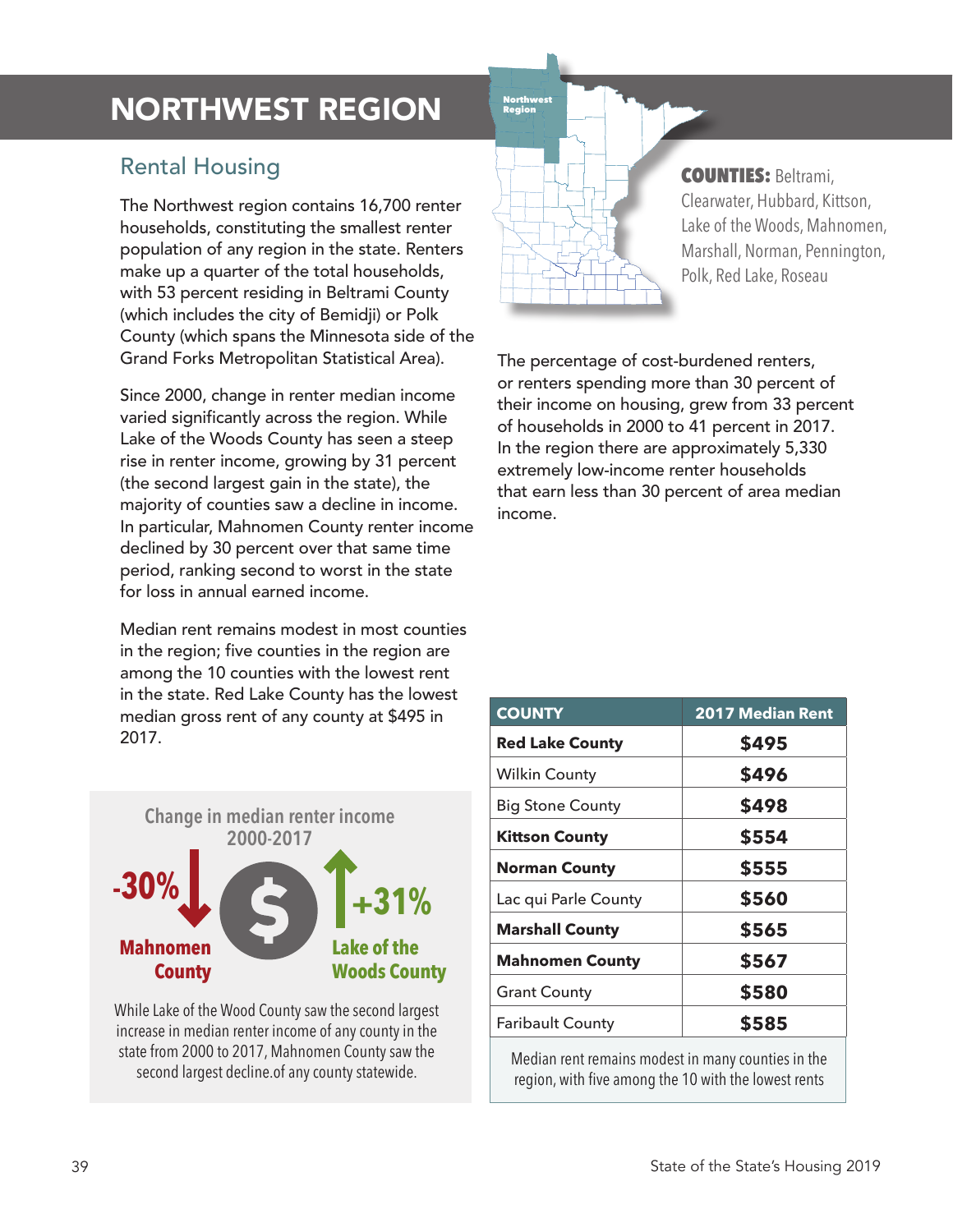#### CITY SPOTLIGHT: Grand Forks

The Northwest region contains the Grand Forks MSA, which spans Polk County, Minnesota and Grand Forks County, North Dakota. The city contains the highest percentage of cost burdened renters of all other MSA core cities in Minnesota, affecting 56 percent of all renter households. Renter median income has declined by 16 percent since 2000 in the city and, at \$19,200, median renter income in East Grand Forks is the lowest of all MSA core cities. Median gross rent in Grand Forks has risen 10 percent since 2000 to \$721 in 2017.

With 56 percent of renter households paying more than 30 percent of their income on housing, Grand Forks has the highest rate of renter cost burden of any MSA in the state.



# Homeownership

There are more than 50,920 homeowner households in the region, accounting for 75 percent of all households. Since 2000, the median home value across the region has increased from 11 percent in Mahnomen County to 55 percent in Pennington and Red Lake counties. In eight of the 12 counties in the region, median home value increased more than 40 percent from 2000 to 2017. The Northwest region includes four (Red Lake, Pennington, Polk, and Beltrami) of the top 10

counties that experienced the highest change in home value.

Overall median owner income saw gains across most of the region, growing by as much as 41 percent and 24 percent in Marshall and Red Lake counties. However, owner income steeply declined in one county — Mahnomen — falling by the highest percentage in the state with a 28 percent decline.

The Northwest region has the highest percentage of people of color and Indigenous (POCI) households who own their home at 50 percent, and has the smallest homeownership gap in the state (28 percent) between white and POCI households

## Senior Housing

in 2017, the Northwest region was home to 3,830 senior renter households and more than 15,260 senior owner households. More than half (52 percent) of renter and 23 percent of owner households paid more than 30 percent of their income on housing. While Red Lake County ranked third and second in the state for the lowest rates of senior renter and owner cost burden, Lake of the Woods topped the state for the highest percent of cost burdened senior owners (33 percent), and fourth for senior renter cost burden (65 percent). With the region expected to gain 14,954 seniors by 2035, a 48 percent increase, there is a critical need to focus on housing access and affordability for the growing senior population.



In eight of 12 counties in the region, median home value **increased more than 40 percent** from 2000 to 2017.



The region has the **highest rate of homeownership** for people of color and Indigenous households